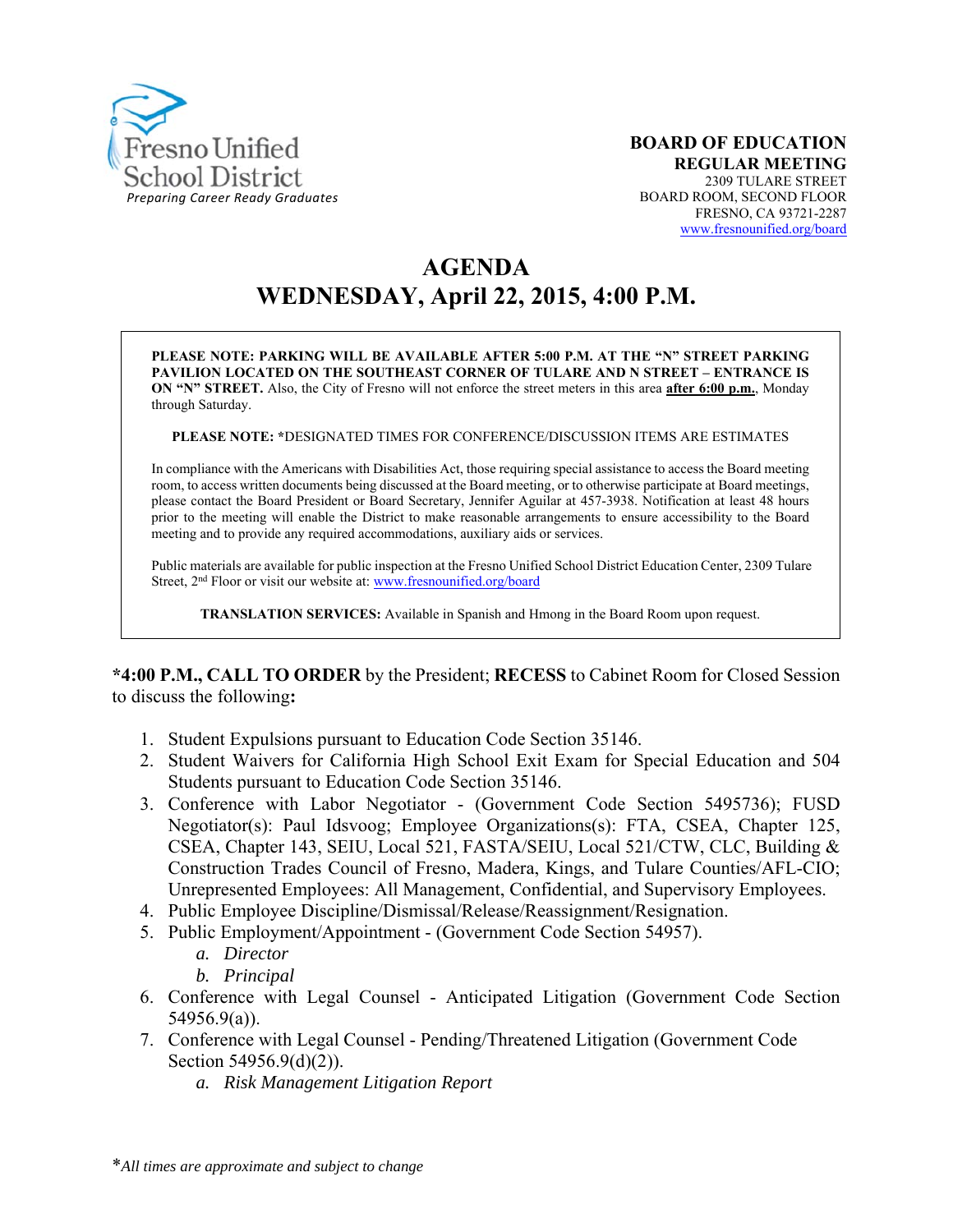## **5:30 P.M., RECONVENE** and report action taken during Closed Session, if any.

### **PLEDGE OF ALLEGIANCE**

Brenda Meek, a parent that has had a positive impact at Calwa Elementary, will lead the flag salute.

#### **APPROVE Minutes**

Included in the Board binders are the draft minutes for the April 8, 2014 Regular Meeting. The Superintendent recommends approval. Contact person: Michael E. Hanson, telephone 457-3884.

#### **RECOGNIZE Schools to Watch Award - Kings Canyon Middle School**

Recognition of the Fresno Unified School District Trustees for providing the support which enabled Kings Canyon Middle School to receive the prestigious Schools to Watch designation. The Board is being recognized for effectively working together to ensure success and close the achievement gap for middle grade students.

#### **ADOPT Resolution Proclaiming the week of May 4-8, 2015 as Teacher Appreciation Week**

Included in the board binders is a resolution proclaiming May 4-8, 2015 as *Teacher Appreciation Week*. Fresno Unified teachers work collaboratively with the Board of Education, Superintendent, administrators and staff in support of the district's goals and core beliefs in increasing student achievement and preparing career ready graduates. The Superintendent recommends adoption. Contact person: David Chavez, telephone 457- 3566.

#### **ADOPT Resolution Proclaiming May 6, 2015 as National School Nurse Day**

Included in the board binders is a Proclamation declaring May 6, 2015 as *National School Nurse Day*. National School Nurse Day is a time to celebrate the nursing profession and the specialty of school nursing. On May 6, 2015 the National Association of School Nurses (NASN) will recognize the contributions that school nurses have made over the past year. The Board of Education of Fresno Unified officially declares May 6, 2015 as National School Nurse Day and recognizes the unique contributions of our school nurses to the health and well-being of our children. The Superintendent recommends adoption. Contact person: David Chavez, telephone 457-3566.

#### **HEAR Reports from Student Board Representatives**

An opportunity is provided to hear comments/reports from Student Board Representatives from Edison High School. Contact person: Rosario Sanchez, telephone 457-6223.

## **HEAR Report from Superintendent**

ALL CONSENT AGENDA items are considered to be routine by the Board of Education and will be enacted by one motion. There will be no separate discussion of items unless a Board member or member of the community so requests, in which event, the item(s) will be considered following approval of the Consent Agenda.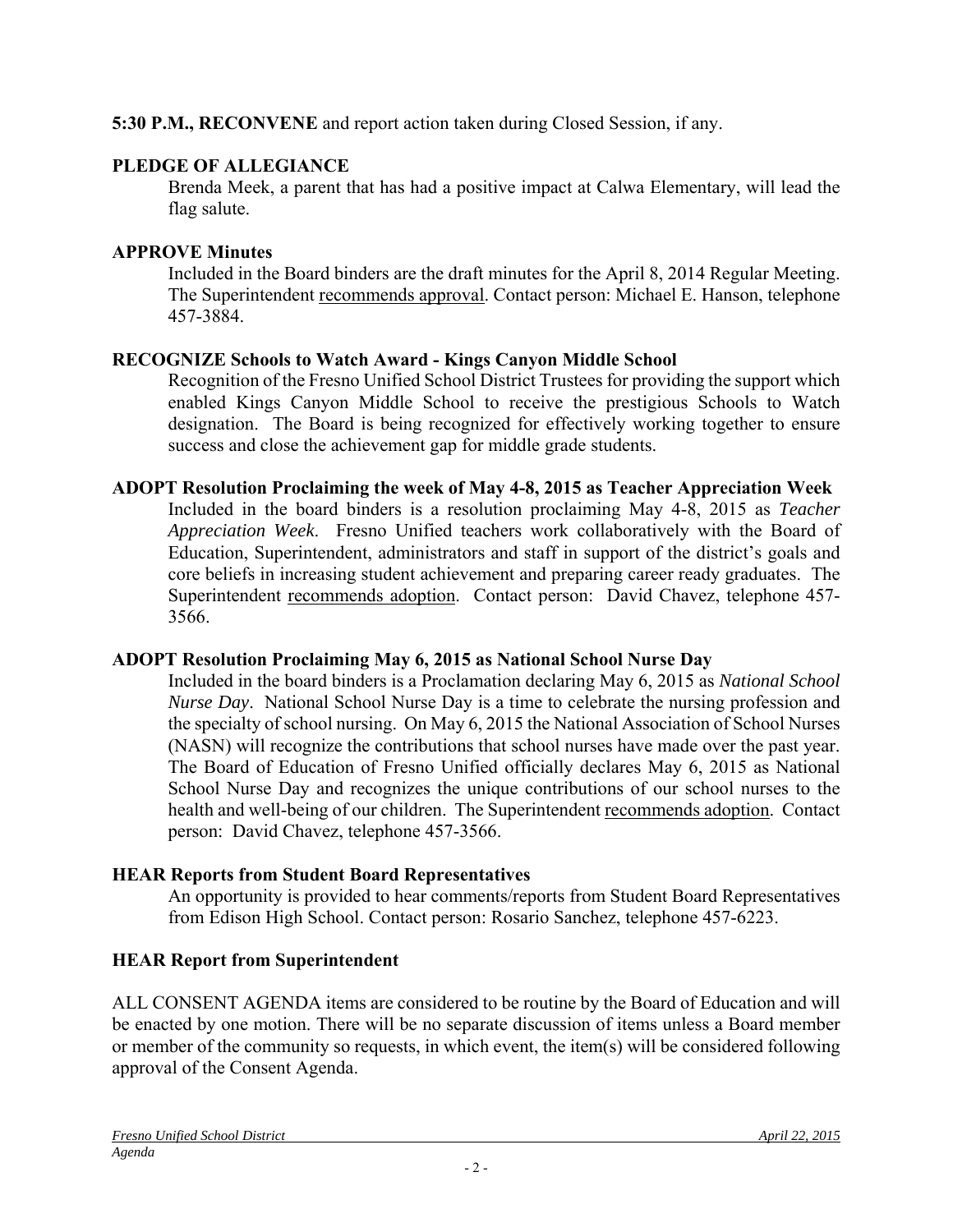# **A. CONSENT AGENDA**

### **A-1, APPROVE Personnel List**

Included in the Board binders is the Personnel List, Appendix A, as submitted. The Superintendent recommends approval. Contact person: Paul Idsvoog, telephone 457-3548.

#### **A-2, ADOPT Findings of Fact and Recommendations of District Administrative Board**

The Board of Education received and considered the Findings of Fact and Recommendations of District Administrative Panels resulting from hearings on expulsion and readmittance cases conducted during the period since the April 8, 2015, Regular Board meeting. The Superintendent recommends adoption. Contact person: Kim Mecum, telephone 457-3569.

#### **A-3, APPROVE the Waiver Requests for a Group of Special Education and 504 Students for the California High School Exit Exam**

The Board of Education received a group of waiver requests from District administration on the certification for accommodations/modifications for Special Education and 504 students for the California High School Exit Exam as per Board Policy 6162.52. The Superintendent recommends approval. Fiscal Impact: There is no fiscal impact to the district. Contact person: Kim Mecum, telephone 457-3569.

### **A-4, ADOPT Resolution 14-12 Providing for the Issuance and Sale of 2015 General Obligation Refunding Bonds**

Included in the Board binders is Resolution 14-12, providing for the issuance and sale of 2015 General Obligation Refunding Bonds in the maximum principal amount of \$16,000,000, to refinance the following outstanding general obligation bonds:

- General Obligation Bonds, Election 2001, Series D
- 2007 Refunding General Obligation Bonds

The Superintendent recommends adoption. Fiscal Impact: An estimated savings of approximately \$2,000,000 for District taxpayers is expected. Contact person: Ruth F. Quinto, telephone 457-6226.

#### **A-5, APPROVE Employment Agreement for Paul Idsvoog Chief Human Resources/Labor Relations Officer**

Included in the Board binders is the Employment Agreement for the Chief Human Resources/Labor Relations Officer. The term of the Chief Human Resources/Labor Relations Officer's Employment Agreement is effective through June 30, 2018, unless otherwise modified pursuant to law and/or the terms of that Agreement. The Superintendent recommends approval. Fiscal Impact: Costs will be noted in employment agreement and provided on, or before, April 20, 2015. Contact person: Michael E. Hanson, telephone 457-3884.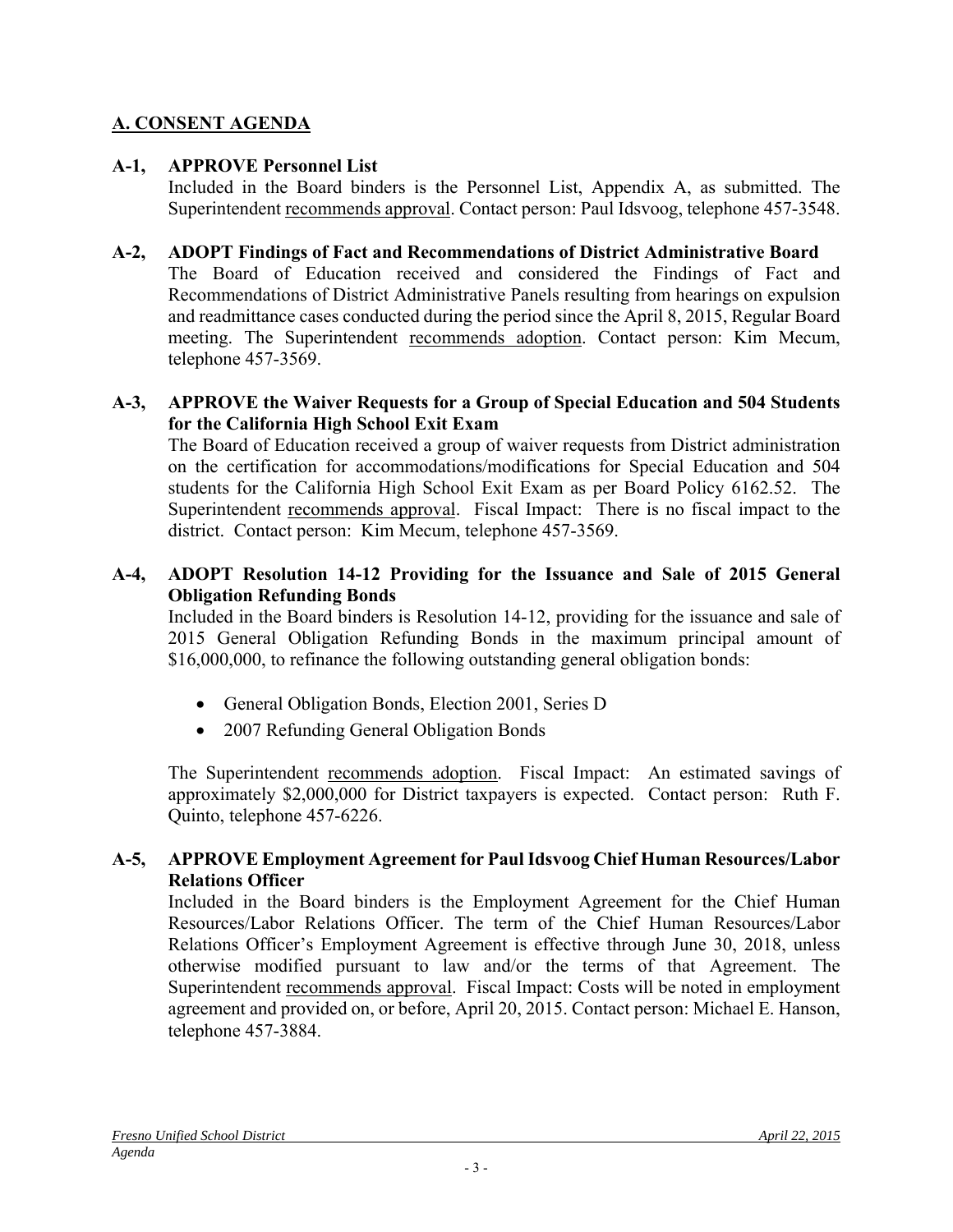#### **A. CONSENT AGENDA** - *continued*

#### **A-6, APPROVE Reappointment to Citizens Oversight Committee for Measure K and Measure Q**

It is recommended that the board approve the following reappointment to the Citizens Oversight Committee for Measure K and Measure Q:

William Clark – nominated by Board Member Chavez

The Citizens Oversight Committee for Measure K and Measure Q was established by the Board *"to inform the public concerning the expenditure of bond proceeds approved by the voters," and "to ensure that bond proceeds are expended only for the purposes set forth in the ballot measures"* (Committee Bylaws). The Superintendent recommends approval. Fiscal Impact: There is no fiscal impact to the district. Contact person: Karin Temple, telephone 457-3134.

#### **A-7, APPROVE Award of Bid 15-17, Upgrade Electrical Distribution System and Lighting at McLane High School Stadium**

Included in the Board binders is information on Bid 15-17 to upgrade the failing electrical infrastructure at McLane High School stadium by installing new electrical distribution equipment, panels, conduit and wiring throughout. The project includes replacing the existing stadium lighting (six light poles) with more energy efficient metal halide sports lighting. The request for bid was lawfully advertised on February 25, 2015. Notifications were sent to fifty-eight (58) vendors and four (4) construction trade publications, and the district received three (3) responses.

Staff recommends award to the lowest responsive, responsible bidder:

#### A-C Electric Company (Fresno, California) \$464,614

The Superintendent recommends approval. Fiscal Impact: Sufficient funds of \$464,614 are available in the Special Reserve Fund. Contact person: Karin Temple, telephone 457- 3134.

#### **END OF CONSENT AGENDA (ROLL CALL VOTE)**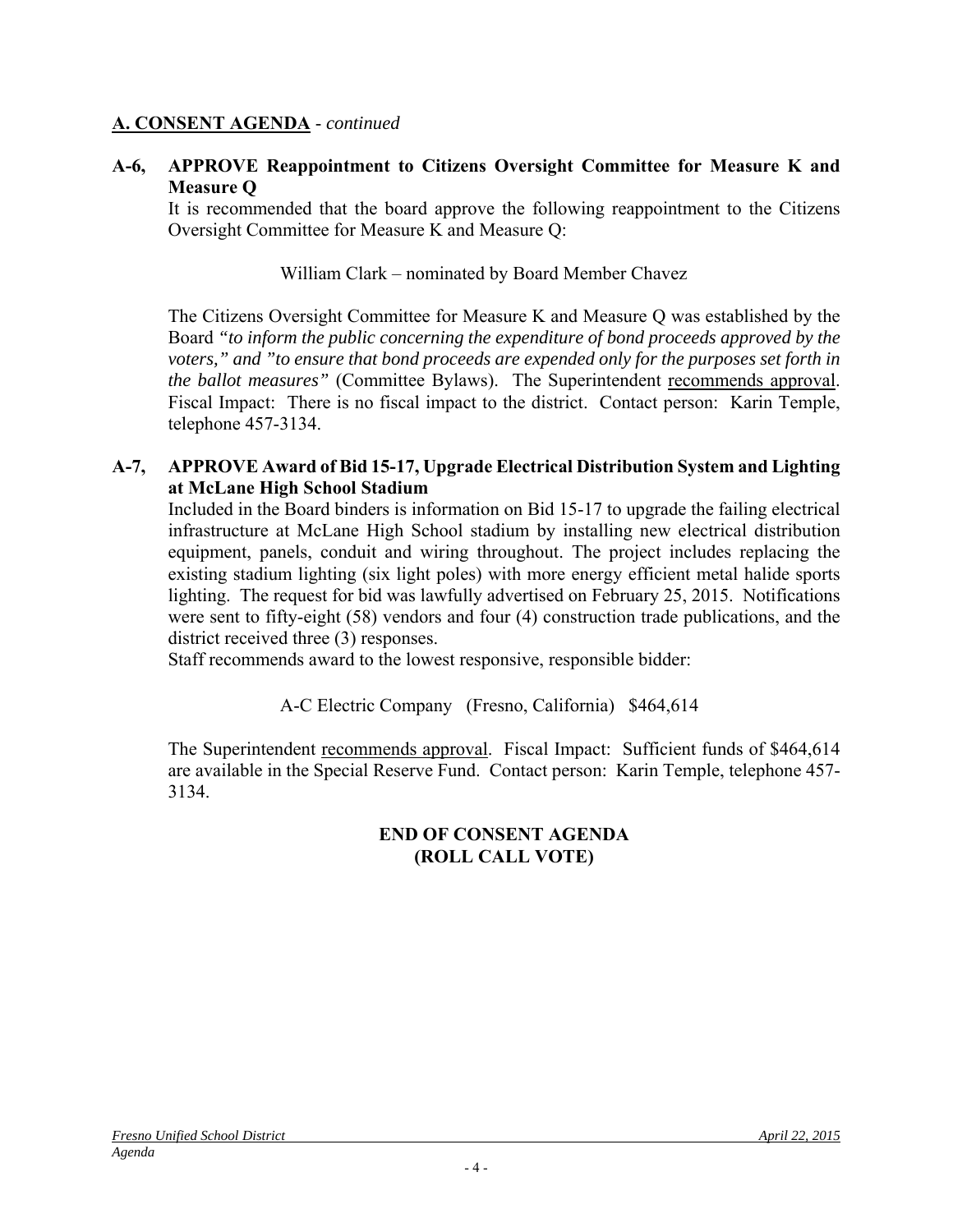# **UNSCHEDULED ORAL COMMUNICATIONS**

Individuals who wish to address the Board on topics within the Board's subject matter jurisdiction, but **not** listed on this agenda may do so at this time. While all time limitations are at the discretion of the Board President, generally members of the public will be limited to a maximum of three (3) minutes per speaker for a total of thirty (30) minutes of public comment as designated on this agenda. Any individual who has not had an opportunity to address the Board during this initial thirty (30) minute period may do so at the end of the meeting after the Board has addressed all remaining items on this agenda. Individuals with questions on school district issues may submit them in writing. The Board will automatically refer to the Superintendent any formal requests that are brought before them at this time. The appropriate staff member will furnish answers to questions. Please note that if you wish to address the Board on an agenda item, you should do so when that specific item is called.

# **B. CONFERENCE/DISCUSSION AGENDA**

# **6:00 P.M.**

**B-8, PRESENT and DISCUSS the 2015/16 Strategic Budget Development and Local Control Accountability Plan**

The Governor released the proposed State budget for 2015/16 on January 9, 2015. The Board of Education has discussed the Governor's proposal and the potential impacts on Fresno Unified, as well as the strategic budget development process, at the following Board of Education meetings:

- January 21, 2015 February 11, 2015
	-
- February 25, 2015 March 11, 2015
- March 25, 2015 April 8, 2015
- On April 22, 2015, staff and the Board will continue budget development discussions. Fiscal Impact: Not available at this time. Contact person: Ruth F. Quinto, telephone number 457-6226.

# **6:30 P.M.**

**B-9, DISCUSS and APPROVE: School of Unlimited Learning Waiver Request for Nonclassroom-based Funding Determination** 

The district is submitting a waiver to the State Board of Education on behalf of the School of Unlimited Learning (SOUL) Charter School to allow the charter to submit an application for Funding Determination of a non-classroom-based educational program. The California Department of Education requires that any application received after February 1, must have a waiver submitted by the authorizing district on the charter's behalf. SOUL's current Funding Determination cycle ends June 30, 2015. The Superintendent recommends approval. Fiscal Impact: SOUL Charter's fiscal impact for 2015/16 is \$342,009. Contact person: Rosario Sanchez, telephone 457-6223.